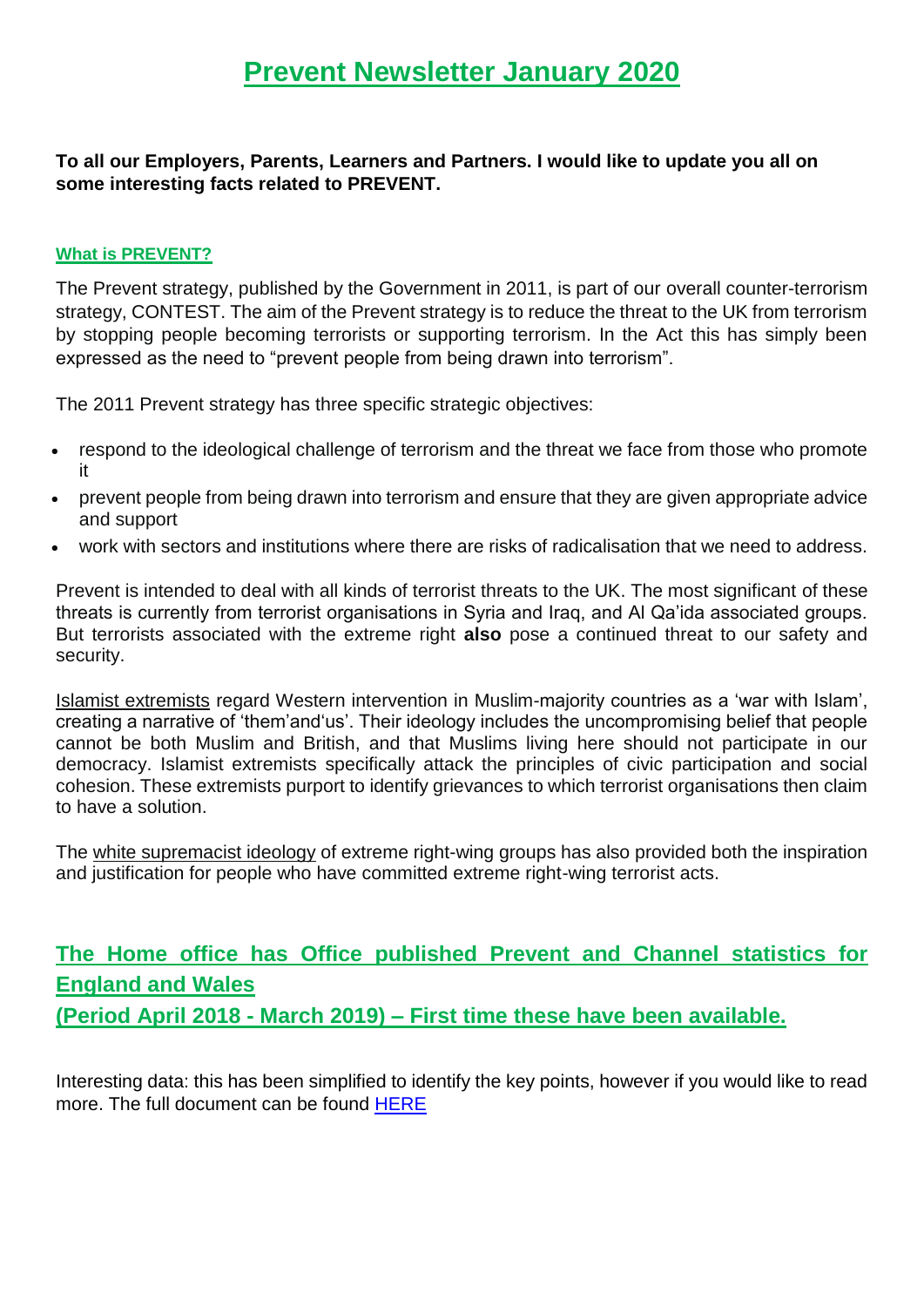Figure 2: Sector of referral and subsequent journey, year ending March 2019



Figure 6: Type of concern of those referred, discussed at a Channel panel and adopted as a Channel case, year ending March 2019



Source: Home Office, Individuals referred to and supported through the *Prevent* programme, England and Wales, April 2018 to March 2019.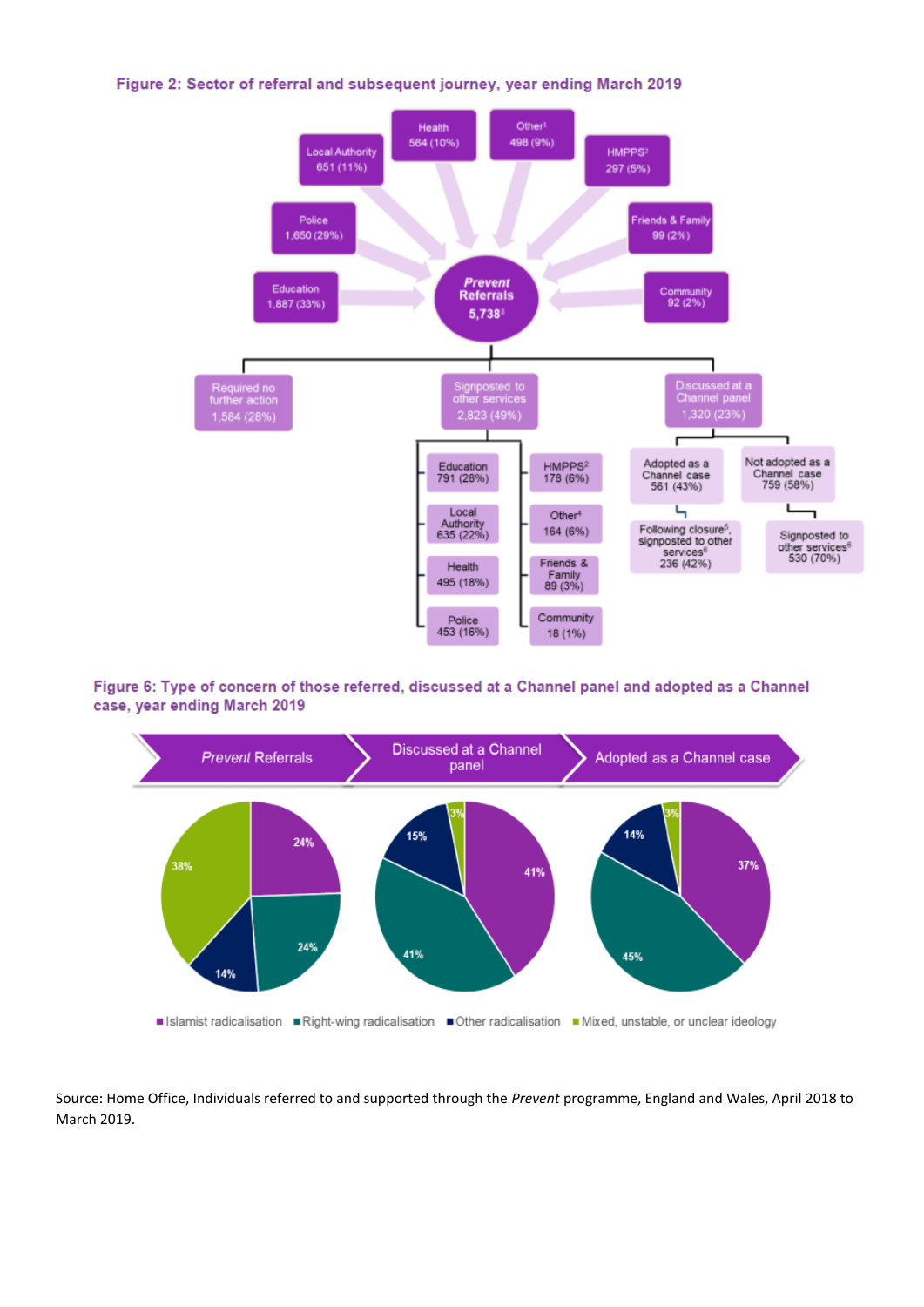## **Type of concern**

In the year ending March 2019, the amount of **referrals**, **panel discussions** and **Channel cases**  was more balanced between right-wing and Islamist radicalisation in comparison with previous years.

Of the 5,738 **referrals**, 1,404 individuals (24%) were referred for concerns related to Islamist radicalisation and 1,389 (24%) were referred for concerns related to right-wing radicalisation.

A total of 2,169 individuals (38%) were referred with a mixed, unstable or unclear ideology,3 of which the majority (1,252; 58%) had no concern identified following an initial assessment.

The remaining 776 individuals (14%) were referred for concerns related to other types of radicalisation. Although numbers were comparatively low, this includes international radicalisation groups and left-wing radicalisation, for example. There was a 6% increase in the number of recorded **referrals** for concerns related to right-wing radicalisation in the year ending March 2019 when compared with the previous year (1,312), continuing the upward trend seen since the year ending March 2016.

Referrals for concerns related to Islamist radicalisation decreased by 56% in the year ending March 2019 (3,197), continuing the downward trend seen since the year ending March 2016. A total of 561 referrals were adopted as a **Channel case** and, for the first time since recorded data became available (2015 to 2016 financial year), more adopted cases were referred for concerns related to right-wing radicalisation (254; 45%) compared with concerns related to Islamist radicalisation (210; 37%).

The remaining adopted cases were for referrals relating to a mixed, unstable or unclear ideology (19; 3%) and other radicalisation concerns (78; 14%). The number of referrals adopted as **Channel cases** for concerns related to right-wing radicalisation has increased by 50% from the year ending March 2018 to the current year, continuing the upward trend since the 2015 to 2016 financial year. In the same period, the number adopted as Channel cases for concerns related to Islamist radicalisation has increased by 24%.

Referrals that were discussed at a **Channel panel** with concerns related to right-wing radicalisation were proportionately more likely to be adopted as a case (254 of 542; 47%) than those with concerns related to Islamist radicalisation (210 of 536; 39%), a mixed, unstable or unclear ideology (19 of 44; 43%) or other radicalisation concerns (78 of 198; 39%). Overall, the likelihood of being adopted as a case has become more balanced since the year ending March 2018, when the figures were 40%, 26%, 10% and 25% respectively.

### **Police call on public to sign up to free counter-terrorism training**

Devised by counter-terrorism officers and security experts, the ACT Awareness eLearning packages was previously only available to staff working in crowded places. Now Counter-Terrorism Policing has decided to open up the training to anyone who wants to become a CT Citizen so they can learn how to sport the signs of suspicious behaviour and understand what to do in the event of a major incident.

ACT Awareness is made up of seven modules that take a few minutes each to complete. You can pause and re-join at any time. In total it takes 45 minutes - so less than an hour of you time could help to prevent an attack or help save lives if one was to happen.

Go to [ct.highfieldlearning.com](https://education.us20.list-manage.com/track/click?u=d37bbbf65cfbe0fe96c871639&id=71d2ec675c&e=753b9f9524) to register and start learning.